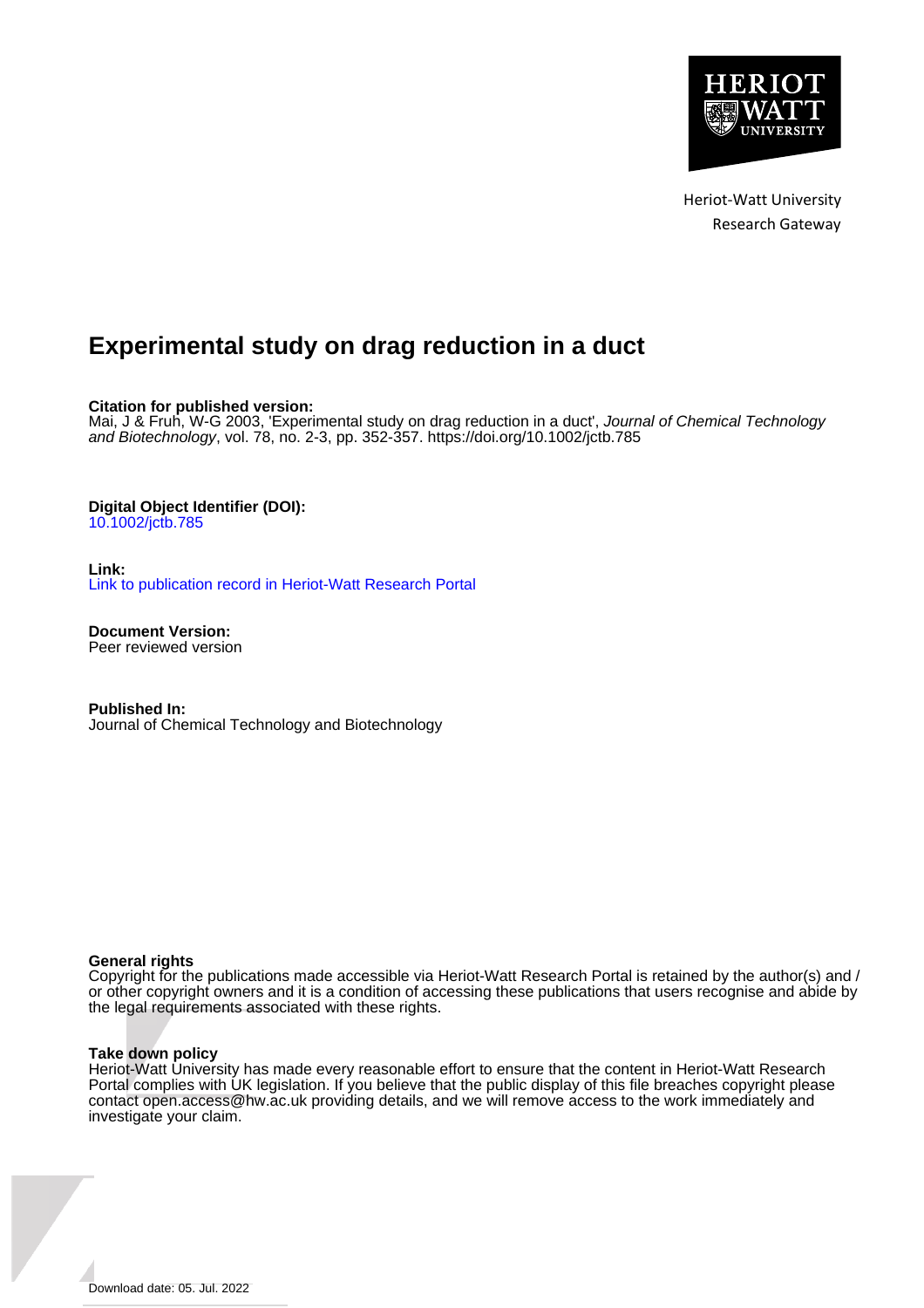# **Experimental study on drag reduction in a duct**

*Jianqiang Mai and Wolf-Gerrit Früh*  Department of Mechanical and Chemical Engineering Heriot-Watt University Edinburgh, EH14 4AS, UK Phone +44-131-451 4737 Fax +44-131-451 3129 E-mail: jianqiang.mai@hw.ac.uk

**Abstract**: The present study investigates drag forces on liquids pumped through a duct coated with a magnetic liquid of kinematic viscosity of 1.69cSt. Due to a suitable arrangement of a set of permanent magnets, the magnetic liquid formed a fluid layer on the bottom of a square duct through which a silicone oil with a kinematic viscosity of 50cst was pumped. Applied magnetic flux densities ranged from less than 0.01T to about 0.15T at the surface of the magnets. The influences of the strength and gradient of the magnetic field, and of the fluid flow rate, on the shape of the magnetic fluid have been investigated. It was found that it is not practical to form a uniform magnetic fluid layer under our experimental conditions, and consequently the drag was increased compared to the uncoated case because the flow of the silicone fluid over the magnetic fluid layer deformed this layer dramatically. For a viscosity ratio between the main flow and the ferrofluid less than about 30, it is therefore not feasible to use a magnetic fluid layer to reduce the drag in a duct. However, it is possible that the generally high thermal conductivity of magnetic liquids, its convection, and interface deformation, might be exploited for heat transfer enhancement.

**Key words**: Drag reduction, magnetic fluid, magnetic field, fluids interface

# **1. INTRODUCTION**

Theoretical analysis indicates that drag on a highly viscous fluid transported in a duct can be reduced by using a layer of a low-viscosity magnetic liquid, or 'ferrofluid', on the inner walls of the duct when the viscosity of the main fluid is at least four times that of the ferrofluid[1,2,3]. Such a layer can also be used for heat transfer enhancement as has been shown in earlier studies[2,4]. Deformation of the fluid interface has also been studied[5]. Nevertheless, convincing experimental results on drag reduction have not been seen. The present study investigates drag forces on liquids pumped through a ferrofluid-coated duct. Attention is focused on the dependence of interface shape and drag on the strength and gradient of the magnetic field, and the fluid flow rate.

# **2. EXPERIMENTAL DEVICES**

To observe the shape of the magnetic fluid layer at different flow rates and in different magnetic fields, a flow system as illustrated in Figure 1 was built. An internal gear pump supplying up to  $30 \text{ l min}^{-1}$  at  $1420 \text{ rpm}$ , driven by an electric motor, 1.5 kW, 380/415 Volts, 3 phase, 50 Hz, was used to pump a silicone fluid through the pipe system. An inbuilt inverter/controller was adopted for varying the motor speed to adjust the flow rate in the measuring section. A bypass pipe added an additional means for adjusting the flow rate and ensured the integrity of the piping system. The flow rate was measured by a flow-measuring-unit that used a timer-controlled solenoid to divert the flow to a graduated cylinder. The volume of fluid collected was divided by the time set on the timer to get the flow rate. The test section was a 1000mm long duct made of Perspex with a 10mm square cross-section, the top of which could be opened for adding magnetic fluid. A differential pressure manometer was used to measure the pressure drop in the test section. Various sets of permanent magnets were installed under the test section to generate a variety of magnetic fields. The shapes of the interfaces were recorded by a camera.

Preliminary experiments with flexible magnets containing rubber with a strength at the surface of less than  $6.3\times10^{-2}$ T failed to hold the magnetic fluid onto the bottom of the duct even at the smallest measurable flow rate of about 0.2 ml s<sup>-1</sup> (Results not shown). In a second series of experiments, a set of magnets was used, with each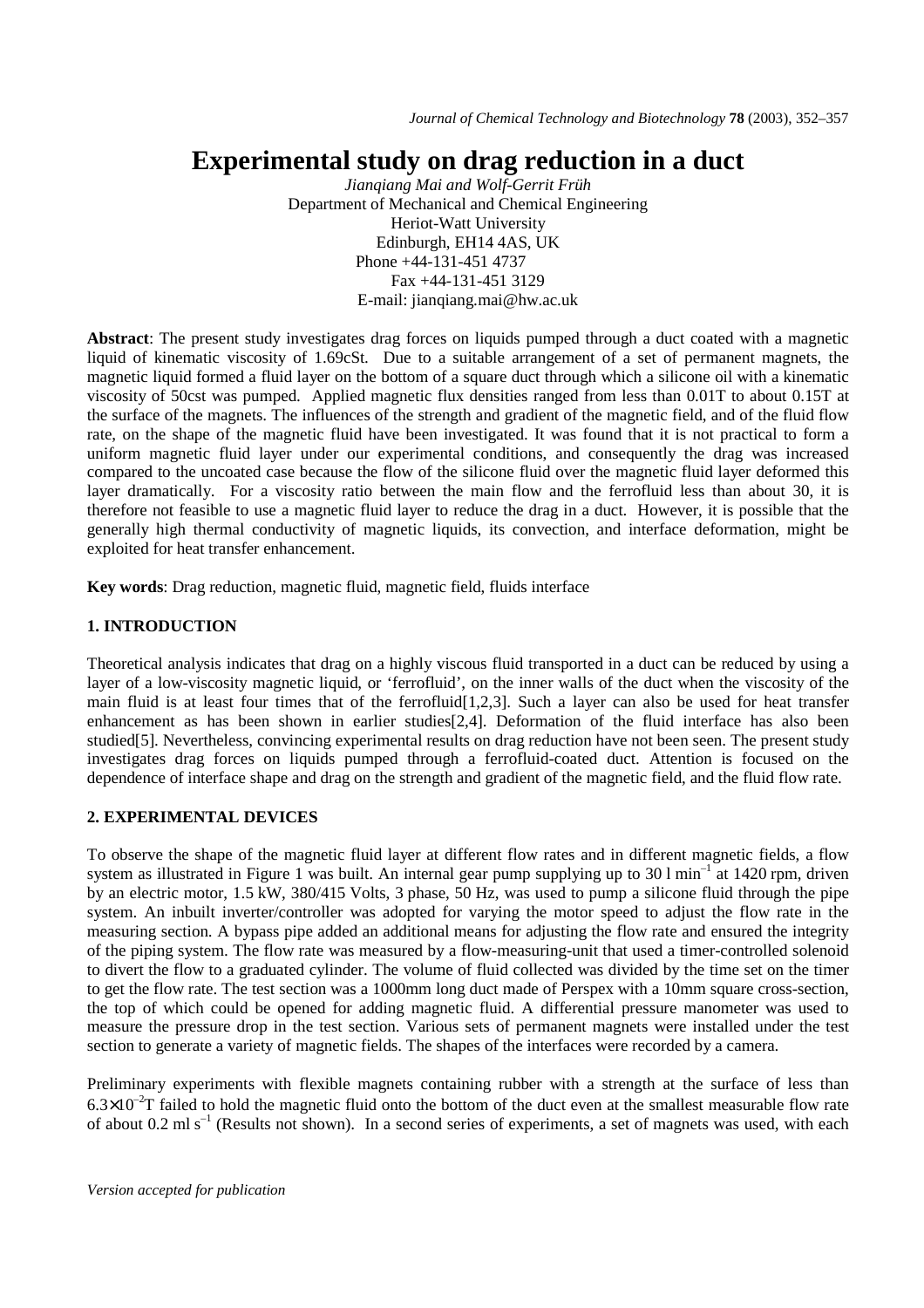#### *J. Mai and W.-G. Früh. Experimental study on drag reduction in pipelines*

magnet 6 mm thick with pole faces 25 mm long and 19 mm wide and a maximum magnetic flux density of 0.11T at the surface. Six combinations of the magnets, as shown in Figure 2 (a) to (f), were used to change the strength and spatial gradient of the magnetic fields. Finally, a set of magnetic bars, 25 mm thick with pole faces 152 mm long by 25 mm, with a magnetic flux density of 0.15T at the surface, was used to produce the magnetic fields shown in Figure 2  $(g)$ , (h) and (i). Altogether, nine kinds of magnetic fields were used.



**Figure 1 Experimental rig** 

A water-based ferrofluid (Ferrotec EMG805), kinematic viscosity 1.69cSt, density 1180 kg m<sup>-3</sup>, was employed to form a magnetic fluid layer on the bottom of the duct. A silicone oil with a kinematic viscosity of 50cSt and density 960 kg  $m^{-3}$  was used for the main flow, resulting in a viscosity ratio of 29.4. The interfacial tension between the two fluids was 3.7 mN  $m^{-1}$ , and the ambient temperature was about 20 $^{\circ}$ C.

### **3.1 Influence of flow rate on shapes of interfaces**

Figure 3 shows a set of sample pictures of the magnetic fluid layer at different flow rates in a magnetic field using the dense same-pole arrangement of magnets shown in Figure  $2(a)$ . The observations for the other arrangements showed qualitatively similar results. The narrow wavy black areas in the pictures are areas occupied by the magnetic fluid. The magnetic fluid layer was fairly uniform at zero flow rate but even at very small flow rates, it was strongly deformed into a bulge towards the outlet end substantially reducing the cross-section available for the main flow.

At low flow rates, all the magnetic fluid was retained in the duct but at higher flow rates some was carried out of the section. On increasing the flow rate from a steady state, magnetic fluid was removed from the layer until a new stable layer was formed. At a flow rate of 4.73 ml s<sup>-1</sup>, only a small amount of magnetic fluid was retained in the duct at the outlet of the testing section. The stable layer configuration depended not only on the flow rate but also on the initial shape of the interface. When a thin uniform magnetic fluid layer was established at zero flow rate, the resulting layers rapidly became very thin, and were removed completely at relatively low flow rates. When the amount of magnetic fluid was less than a threshold value in each magnetic field, a continuous magnetic fluid layer could not be obtained because of the effects of interfacial tension.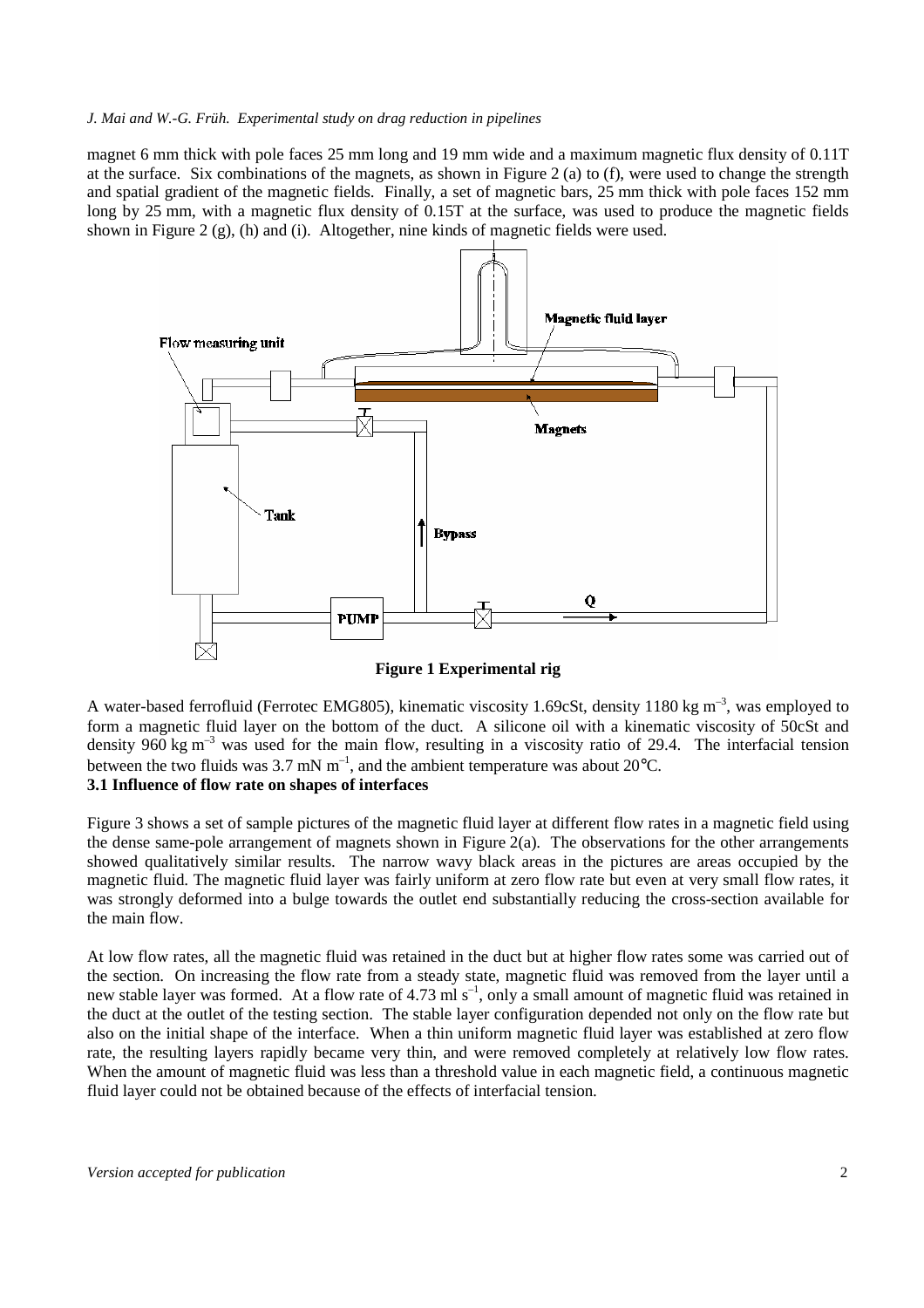

**Figure 2 Arrangements of magnets**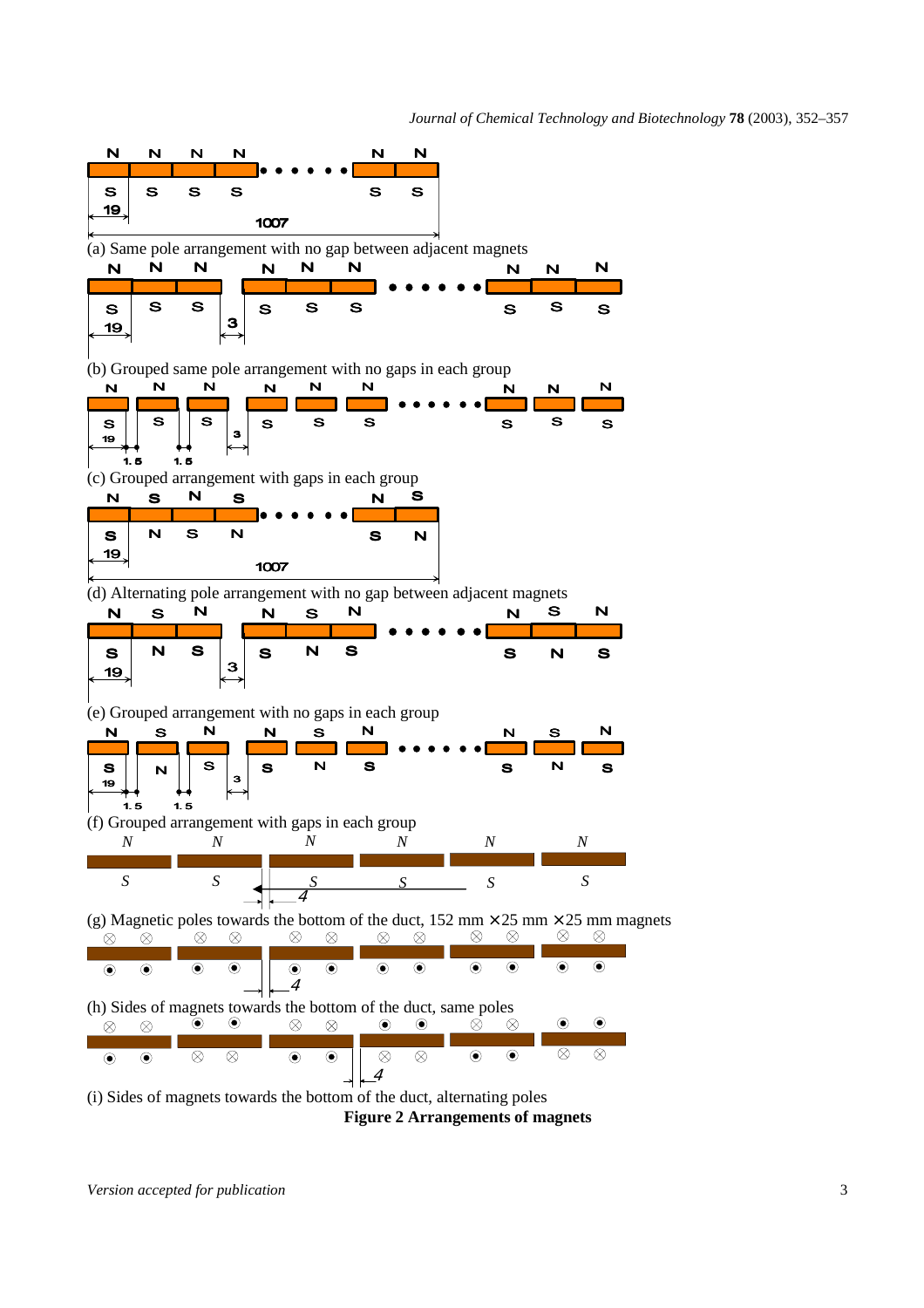



# **3.2 Influence of magnetic field strength**

To observe the influence of the strength of the magnetic field, we used the combination of magnets shown in Figure 2(d) with both, single and double layers of magnets . Figure 4(a) gives a sample picture of the shape of the magnetic fluid layer when one layer of magnets was applied, and Figure 4(b) is for the case when two layers of magnets were used. It can be seen that even though the flow rate over the stronger field was slightly higher, the length of the magnetic fluid layer was still longer than that over the weaker field. This indicates that stronger magnets were better at holding the magnetic fluid layer. It is well known, however, that too strong a field would result in a surface instability, known as normal-field instability[6], leading to the formation of ridges or even sharp spikes at the interface which would result in large energy losses. Our set-up did not suffer this type of instability.





(a)  $Q = 4.66 \text{ml s}^{-1}$ , one layer of magnets

(b)  $Q = 5.20 \text{ml s}^{-1}$ , two layers

**Figure 4 Influence of the strength of magnetic field, magnet arrangement as in Figure 2 (d)**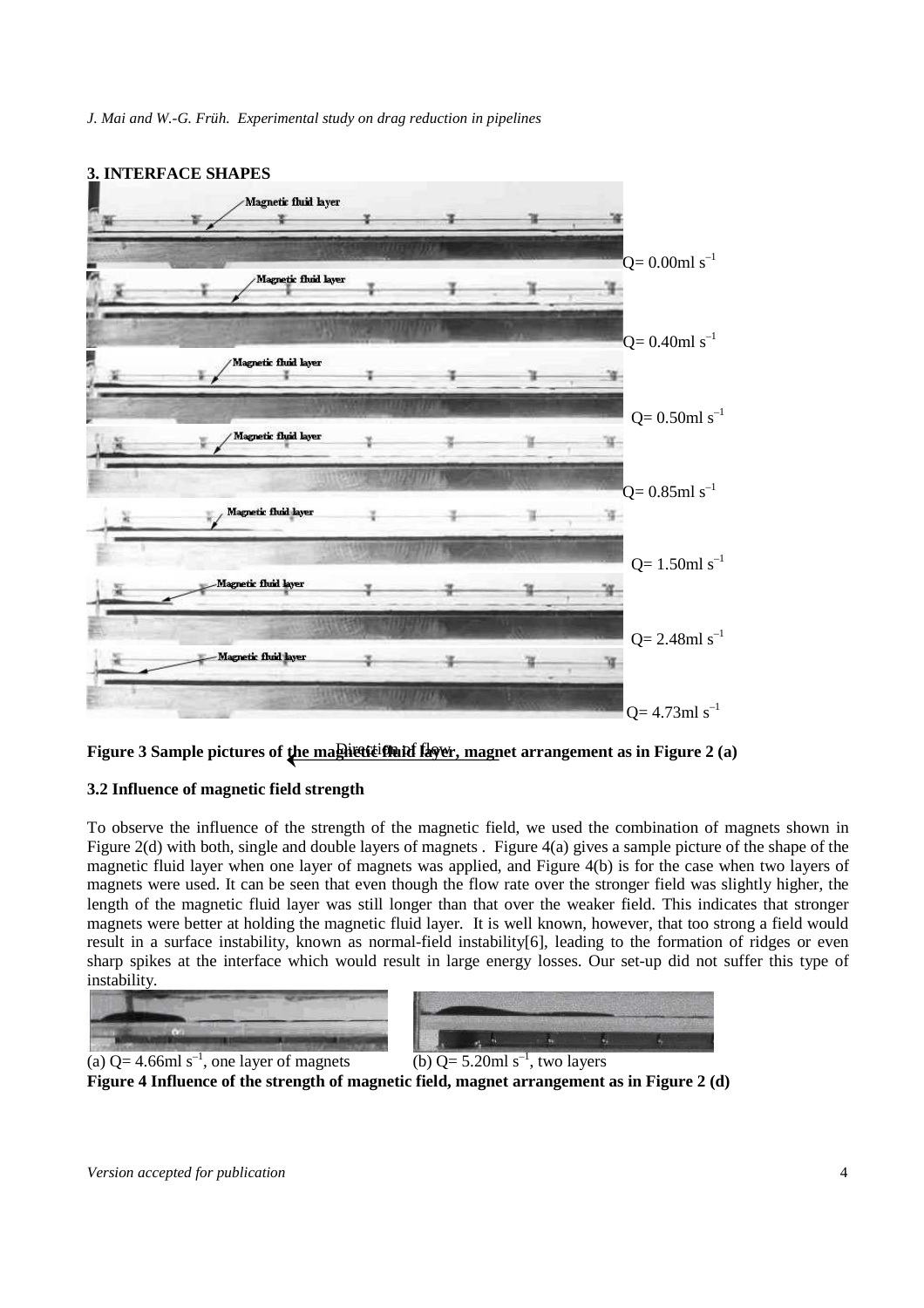## **3.3 Influence of magnetic field gradient**

The gradient of the magnetic field can be changed, while keeping the maximum field strength constant, by adjusting the gaps between two adjacent magnets. Figure 5 gives two examples at similar flow rates where the gradient of the magnetic field in Figure  $5(a)$  was smaller than that in Figure  $5(b)$ . The arrangement of the magnets for Figure 5(a) was that of Figure 2(e) where three magnets with alternating polarities sat closely together in a group. In Figure 5(b), the three magnets were separated by a small gap (3 mm), resulting in the arrangement indicated in Figure 2(f). It can be seen that the small gap between two adjacent magnets made the film longer and thinner at similar flow rates. The gaps increased the magnetic field gradient in the vertical and horizontal directions and reduced the strength of magnetic field in some areas. This indicates that a greater magnetic field gradient in the vertical direction gave a more uniform magnetic fluid layer. It is obvious that the gaps should not be increased too much, as the strength of the magnetic field between two adjacent magnets may become too weak to hold the magnetic fluid.





**Figure 5 Influence of magnetic field gradient, magnet arrangements as in Figure 2 (e) and (f), respectively.** 

# **3.4 Influence of magnetic field alignment**

Figure 6 shows three sample interface shapes for arrangements  $(g)$ ,  $(h)$  and  $(i)$  at the same flow rate. While arrangement (g) is similar to the previous arrangements in that the poles face the fluid layer, the magnets in the other arrangements were aligned in the cross-channel direction. As a result, the field lines were approximately parallel to the interface rather than perpendicular to it. Not only was more magnetic fluid left in arrangement (g) than in the other two arrangements, but the head was also much thicker. Arrangements (h) and (i) were able to produce smoother interfaces than other arrangements. Leaving the experiment to run for more than five hours showed that the layer in arrangement (i) was gradually eroded while the layer in arrangement (h) appeared to be stable. Arrangement (h) would thus appear to be the configuration most suitable for further investigation.



**Figure 6 Sample pictures of the interface shape of magnet arrangement as in Figure 2 (g), (h) and (i), respectively, at**  $Q = 3.50$  **ml s<sup>-1</sup>** 

# **4. PRESSURE DROP**

Figure 7 shows the pressure drop in the test section against flow rate in the different magnetic fields. The vertical axis is the pressure drop over the test section measured as the difference in column height of the silicone oil in the static head tubes, while the horizontal axis is the volume flow rate of the silicone oil through the duct. The measurements are given for the steady state which was reached when no more magnetic fluid flowed out from the magnetic fluid layer following an increase of the flow rate. Curves labelled '(a) to (i) arrangements' correspond to the different arrangements of the magnets listed in Figure 2, and 'uncoated' refers to the pressure drop when there was no magnetic fluid coating in the duct. It can be seen that all the coated ducts had larger pressure drops than the uncoated duct. Drag forces on the viscous fluid were actually enhanced not reduced. Magnetic fields (h) and (i), which are characterised by the largest vertical field gradient, gave the smallest increase in pressure drop while arrangement (g) gave the largest increase. As outlined in section 3.3, a larger vertical field gradient resulted in a flatter layer and thus a smaller obstacle to the flow. Consistent with this, the arrangements resulting in the most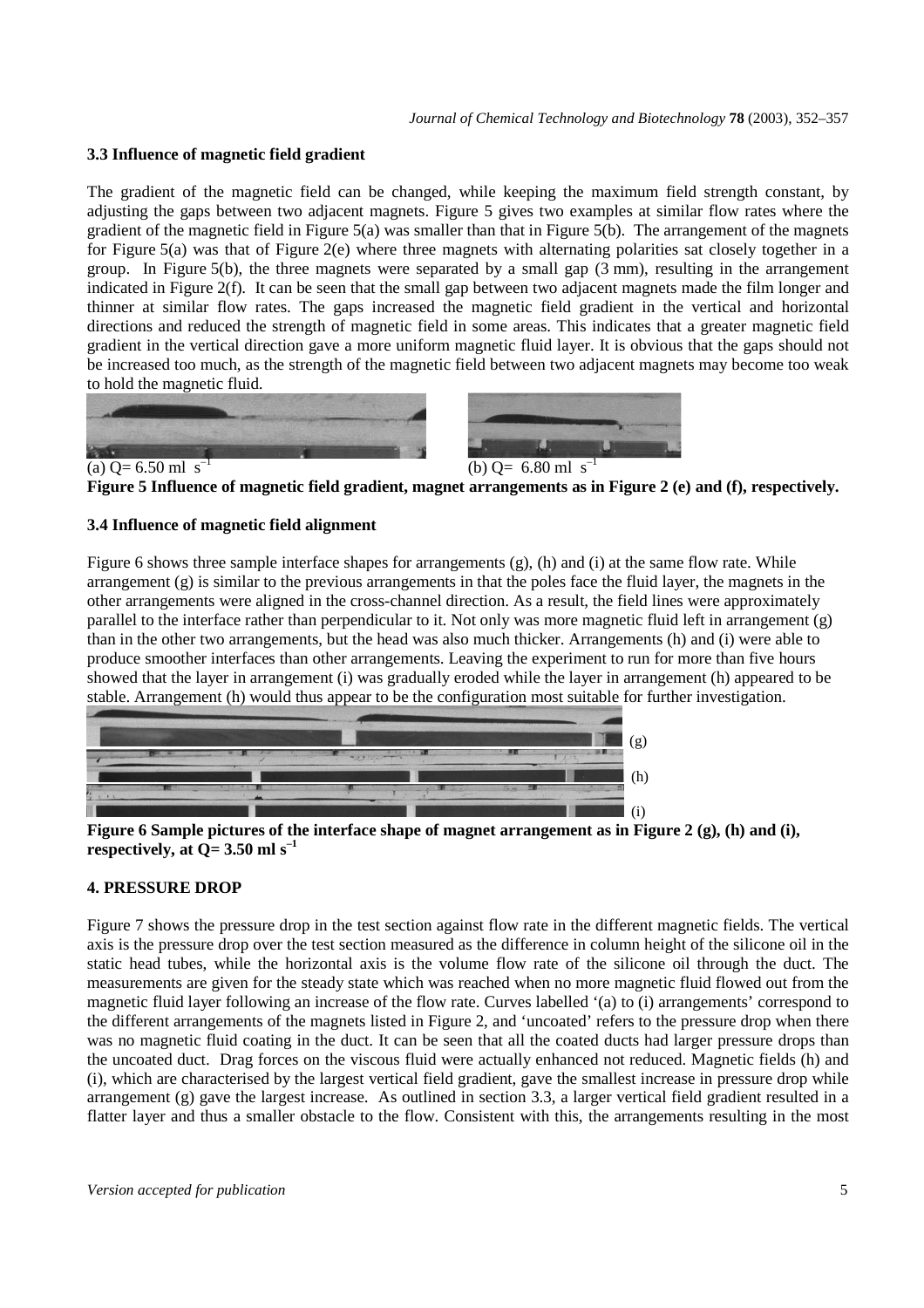#### *J. Mai and W.-G. Früh. Experimental study on drag reduction in pipelines*

uniform (and thereby flattest) layers resulted in the smallest pressure drop increase. Though arrangements (h) and (i) led to nearly the same increment in the pressure drop, only arrangement (h) is suitable for further investigation because arrangement (i) led to interfacial instabilities at the ends of the magnets, which eventually broke up the magnetic fluid layer into small sections.





(a)  $25 \text{ mm} \times 19 \text{ mm} \times 6 \text{ mm}$  magnets (b)  $152 \text{ mm} \times 25 \text{ mm} \times 25 \text{ mm}$  magnets



The magnetic fluid layer had three effects on the pressure drop. One was the reduction of shear stress due to the presence of a low-viscosity fluid at the solid boundaries. The second was that a ferrofluid layer occupies some of the cross-section of the duct, thereby reducing the cross-section available for the main flow. The third effect was that the non-uniform magnetic fluid layer and the pressure drop along the duct due to the flow of the silicone fluid deformed the interface, with a substantial obstruction and subsequent expansion of the available cross-section at the downstream end of the ferrofluid layer. Any fluid expansion results in energy losses or an increase in the pressure drop. While the first effect would reduce the energy losses, the latter two effects would increase them. When the first effect is stronger than the sum of the second and third effects, drag on the main flow can be reduced. Otherwise, the drag is increased. Increasing the viscosity ratio, reducing the thickness of the magnetic fluid layer, and smoothing the magnetic fluid layer could result in a net real drag reduction. In engineering applications, however, there are limits on the viscosity ratio and the minimum layer thickness for a particular fluid, and it is possible that the drag reducing effect may never outweigh the sum of the drag increasing effects.

#### **5. CONCLUSIONS**

An experimental study was carried out to investigate the effects coating a duct with a magnetic liquid layer and its effect on the friction losses in fluid flow through the duct. It was observed that it was possible to maintain a stable magnetic fluid layer for a range of flow rates of the main fluid through the duct. The shape and volume of the stable magnetic fluid layer, however, depended on the flow rate through the duct. A strong field with a high gradient was better suited than a weak and uniform magnetic field to hold the magnetic fluid as a layer on a surface. Due to the competing effects of drag reduction, by reducing the wall shear stress, and of drag increase, by narrowing the duct, it was observed that no overall drag reduction could be achieved in the experiments for a viscosity ratio less than about 30. Considering the results, it is anticipated that few engineering applications exist in which an actual drag reduction could be found, let alone be cost-effective.

The presence of a magnetic fluid layer on a surface, however, may prove a valuable device to enhance heat transfer. Even a simple visual inspection revealed a flow of the magnetic fluid at the interface from the tail of the magnetic fluid layer to the head. From consideration of mass continuity, it is easy to visualise that a ferrofluid circulation had been set up in the magnetic fluid layer. This flow field, together with the generally large thermal